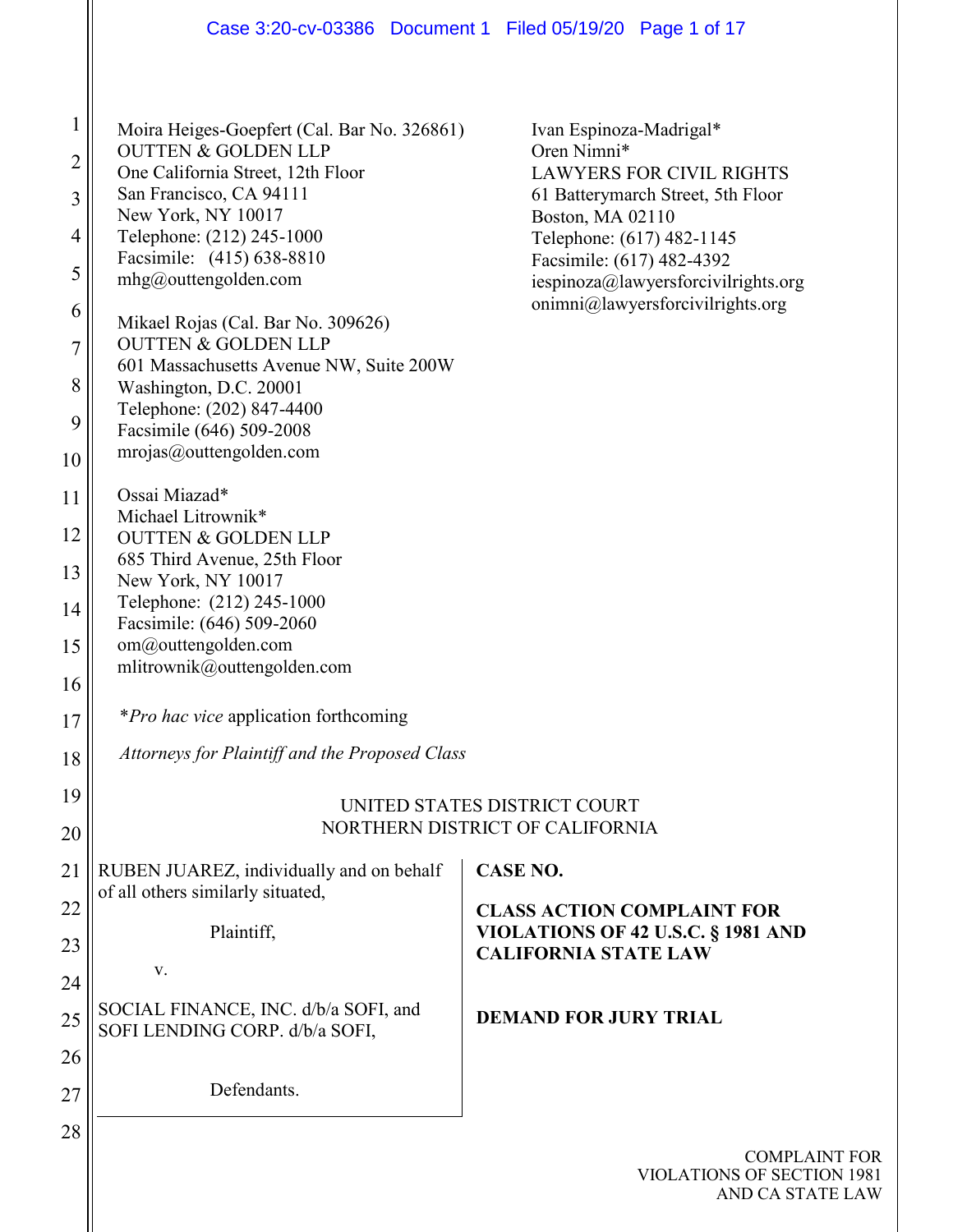1 2 3 Plaintiff Ruben Juarez, individually and on behalf of all others similarly situated, by his attorneys, brings the following allegations against Defendants Social Finance Inc. and SoFi Lending Corp. (together "SoFi" or "Defendants"):

4

#### **SUMMARY OF CLAIM**

5 6 7 1. Mr. Juarez brings this case against SoFi for unlawful lending discrimination in violation of the Civil Rights Act of 1866, as codified by 42 U.S.C. § 1981 ("Section 1981") and the California Unruh Civil Rights Act, as codified by California Civil Code §§ 51 *et seq.*

8 9 10 11 2. SoFi is in the business of marketing, offering and extending a variety of financial services and credit products to consumers. As a lender, SoFi originates student loans, personal loans, and home mortgage and improvement loans, refinances student loans, and offers credit card consolidation (collectively, "Loans").

12 13 14 15 3. Since 2012, and continuing through early-December 2019, SoFi had a blanket policy of refusing to make Loans available to non-U.S. citizens who resided in the U.S. and held Deferred Action for Childhood Arrivals ("DACA"), which granted them federal work authorization and Social Security numbers ("SSNs").

16 17 18 19 4. SoFi's policy required applicants who were not U.S. citizens to be either lawful permanent residents ("LPRs") or holders of certain U.S. visas (E-2, E-3, H-1B, J-1, L-1, or O-1) to be eligible for Loans. Because DACA recipients are neither LPRs nor visa-holders, they were ineligible for Loans under SoFi's policy.

20 21 22 5. In early-December 2019, SoFi made DACA recipients eligible for Loans, but only if they apply by telephone and only with a co-signer who is a U.S. citizen or LPR—two requirements that are not imposed on applicants who are U.S. citizens, LPRs, or visa-holders.

23 24 25 26 27 28 6. SoFi's policies and practices of (a) denying DACA recipients the right to contract for credit because they were not U.S. citizens, LPRs, or holders of certain visas before early-December 2019, and (b) denying DACA recipients the right to contract for credit unless they apply by telephone and have a U.S. citizen or LPR co-signer after early-December 2019 constitute unlawful alienage discrimination under Section 1981 and unlawful alienage and immigration status discrimination under Sections 51(b) and 51.5 of the Unruh Civil Rights Act.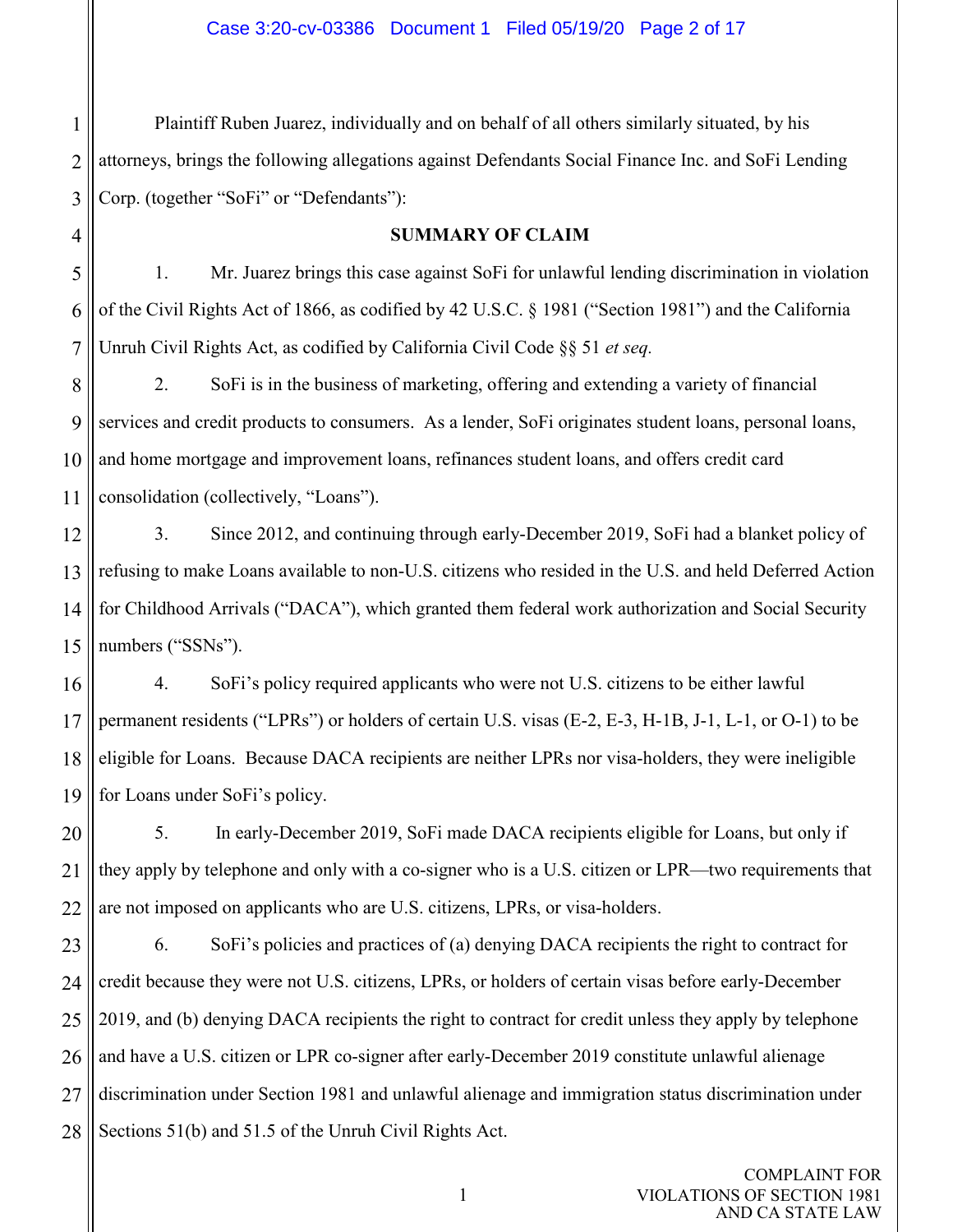# Case 3:20-cv-03386 Document 1 Filed 05/19/20 Page 3 of 17

| 1              | <b>PARTIES</b>                                                                                             |                                                                                             |  |  |  |  |
|----------------|------------------------------------------------------------------------------------------------------------|---------------------------------------------------------------------------------------------|--|--|--|--|
| 2              | <b>Plaintiff Ruben Juarez</b>                                                                              |                                                                                             |  |  |  |  |
| 3              | 7.                                                                                                         | Plaintiff Ruben Juarez is a non-U.S. citizen residing in the State of New York.             |  |  |  |  |
| $\overline{4}$ | 8.                                                                                                         | Mr. Juarez has had DACA, federal work authorization, and a valid SSN since November         |  |  |  |  |
| 5              | 2, 2012.                                                                                                   |                                                                                             |  |  |  |  |
| 6              | <b>Defendants</b>                                                                                          |                                                                                             |  |  |  |  |
| 7              | 9.                                                                                                         | Defendant Social Finance, Inc., also doing business as SoFi, is a Delaware corporation      |  |  |  |  |
| 8              | with its principal office or place of business at 234 First Street, San Francisco, CA 94105.               |                                                                                             |  |  |  |  |
| 9              | 10.                                                                                                        | Defendant SoFi Lending Corp., also doing business as SoFi, is a California corporation      |  |  |  |  |
| 10             | with its principal office or place of business at 234 First Street, San Francisco, CA 94105. SoFi Lending  |                                                                                             |  |  |  |  |
| 11             | Corp. is a wholly owned subsidiary of Defendant Social Finance, Inc.                                       |                                                                                             |  |  |  |  |
| 12             | 11.                                                                                                        | Together, Defendants are in the business of marketing, offering, and extending a variety    |  |  |  |  |
| 13             | of financial services and Loans to consumers.                                                              |                                                                                             |  |  |  |  |
| 14             | 12.                                                                                                        | Defendants, by soliciting, conducting, and transacting business in the state of California, |  |  |  |  |
| 15             | engage in continuous, permanent, and substantial activity within the state.                                |                                                                                             |  |  |  |  |
| 16             | 13.                                                                                                        | Defendants are not federal enclaves and therefore are subject to Mr. Juarez's Section       |  |  |  |  |
| 17             | 1981 claim.                                                                                                |                                                                                             |  |  |  |  |
| 18             | <b>JURISDICTION AND VENUE</b>                                                                              |                                                                                             |  |  |  |  |
| 19             | 14.                                                                                                        | This Court has subject matter jurisdiction over Mr. Juarez's Section 1981 claim pursuant    |  |  |  |  |
| 20             | to 28 U.S.C. § 1331. This Court has supplemental jurisdiction over Mr. Juarez's Unruh Act claim            |                                                                                             |  |  |  |  |
| 21             | pursuant to $28$ U.S.C. $\S$ 1367.                                                                         |                                                                                             |  |  |  |  |
| 22             | 15.                                                                                                        | This Court has personal jurisdiction over SoFi. There is general jurisdiction over SoFi,    |  |  |  |  |
| 23             | as SoFi's corporate headquarters are located in this District, SoFi conducts substantial business          |                                                                                             |  |  |  |  |
| 24             | throughout this District and in the State of California, and SoFi employs hundreds of workers in the       |                                                                                             |  |  |  |  |
| 25             | State of California. SoFi has consented to this Court asserting personal jurisdiction over SoFi, as SoFi's |                                                                                             |  |  |  |  |
| 26             | Terms of Use require SoFi and its users to "submit to the personal and exclusive jurisdiction and venue    |                                                                                             |  |  |  |  |
| 27             |                                                                                                            |                                                                                             |  |  |  |  |
| 28             |                                                                                                            |                                                                                             |  |  |  |  |
|                |                                                                                                            |                                                                                             |  |  |  |  |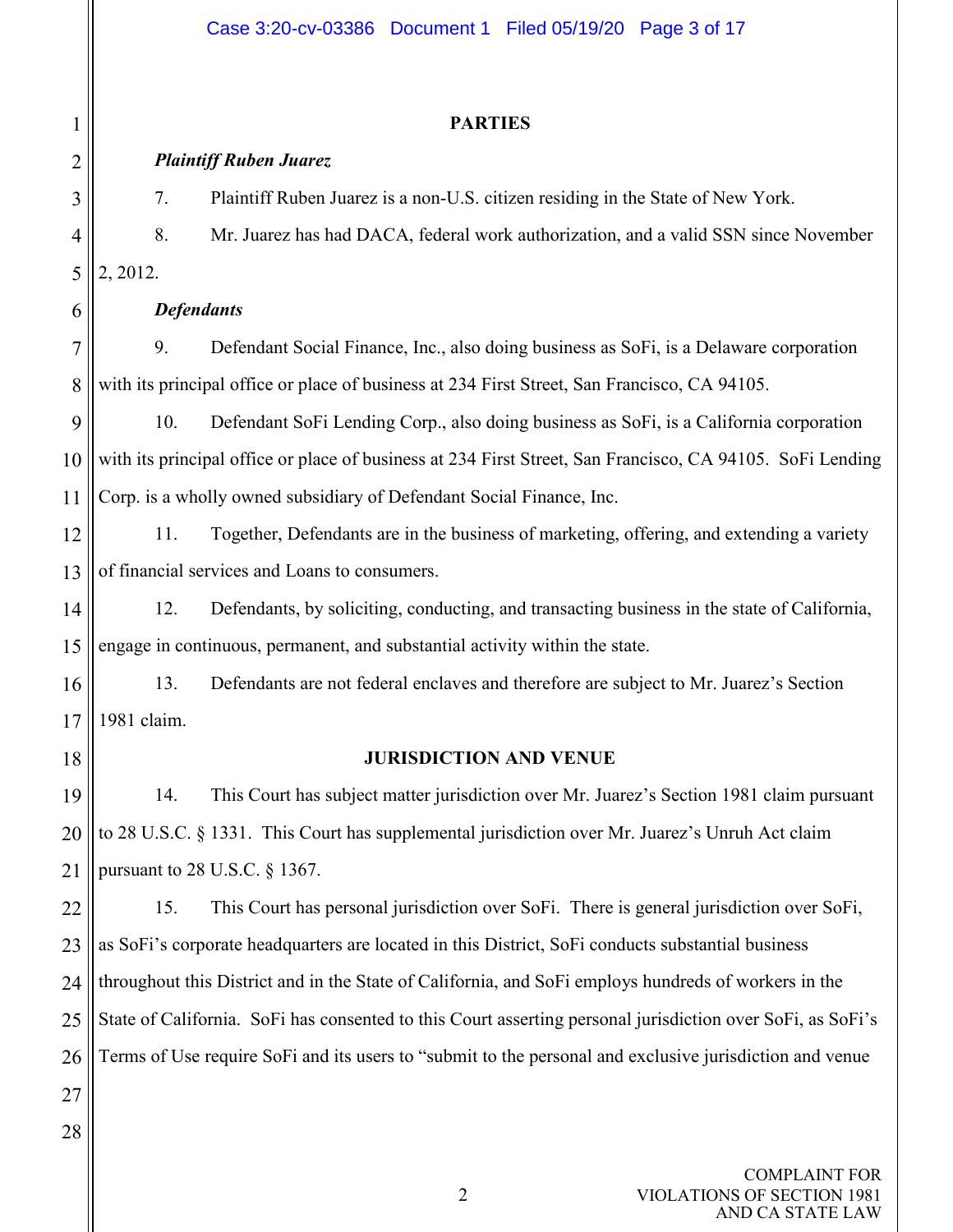#### Case 3:20-cv-03386 Document 1 Filed 05/19/20 Page 4 of 17

1 of the state and federal courts within San Francisco County, California."<sup>[1](#page-3-0)</sup>

2 3 16. This Court is empowered to issue a declaratory judgment pursuant to 28 U.S.C. §§ 2201 and 2202.

4 5 6 17. Venue is proper in this District pursuant to 28 U.S.C. § 1391(b)(1) and (2) because SoFi resides in this District and a substantial part of the events or omissions giving rise to the claims occurred in this District.

7 8 9 10 18. Venue is also proper because SoFi's Terms of Use require SoFi and its users to submit to the venue of the state and federal courts located in this District. The same Terms of Use also state that the "Terms of Use and the License [to use the SoFi App] shall be governed in all respects by the substantive laws of the State of California, without regard to its provisions relating to conflict of law."<sup>[2](#page-3-1)</sup>

11 12 13 19. Intradistrict assignment: Pursuant to N.D. Cal. Local Rules 3-2(c) and (d), intradistrict assignment to the San Francisco Division is proper because a substantial part of the events which give rise to the claims asserted herein occurred at SoFi's headquarters located in San Francisco County.

14

#### **BACKGROUND**

15 16 17 20. On June 15, 2012, President Barack Obama announced that the Department of Homeland Security ("DHS") would no longer remove certain young immigrants under its authority to grant deferred action as embodied in DACA.

18 19 20 21. DACA's purpose, according to President Obama, was to "[stop] expel[ling] talented young people, who . . . [have] been raised as Americans; understand themselves to be part of this country . . . [and] who want to staff our labs, or start new businesses, or defend our country."[3](#page-3-2)

21 22 23 22. DACA is a form of deferred action against removal, a discretionary grant of authorized stay by the federal government. Deferred action granted through DACA is valid for two years and is subject to renewal thereafter by the United States Citizenship and Immigrations Services ("USCIS")

24

<span id="page-3-0"></span><sup>25</sup> 26 <sup>1</sup> SoFi, Terms of Service, *available at* https://www.sofi.com/terms-of-use/ (last visited May 18, 2020).

<span id="page-3-1"></span><sup>27</sup> <sup>2</sup> SoFi, Terms of Service, *available at* https://www.sofi.com/terms-of-use/ (last visited May 18, 2020).

<span id="page-3-2"></span><sup>28</sup> <sup>3</sup> President Obama, Remarks by the President on Immigration (June 15, 2012), *available at* http://www.whitehouse.gov/the-press-office/2012/06/15/remarks-president-immigration (last visited May 18, 2020).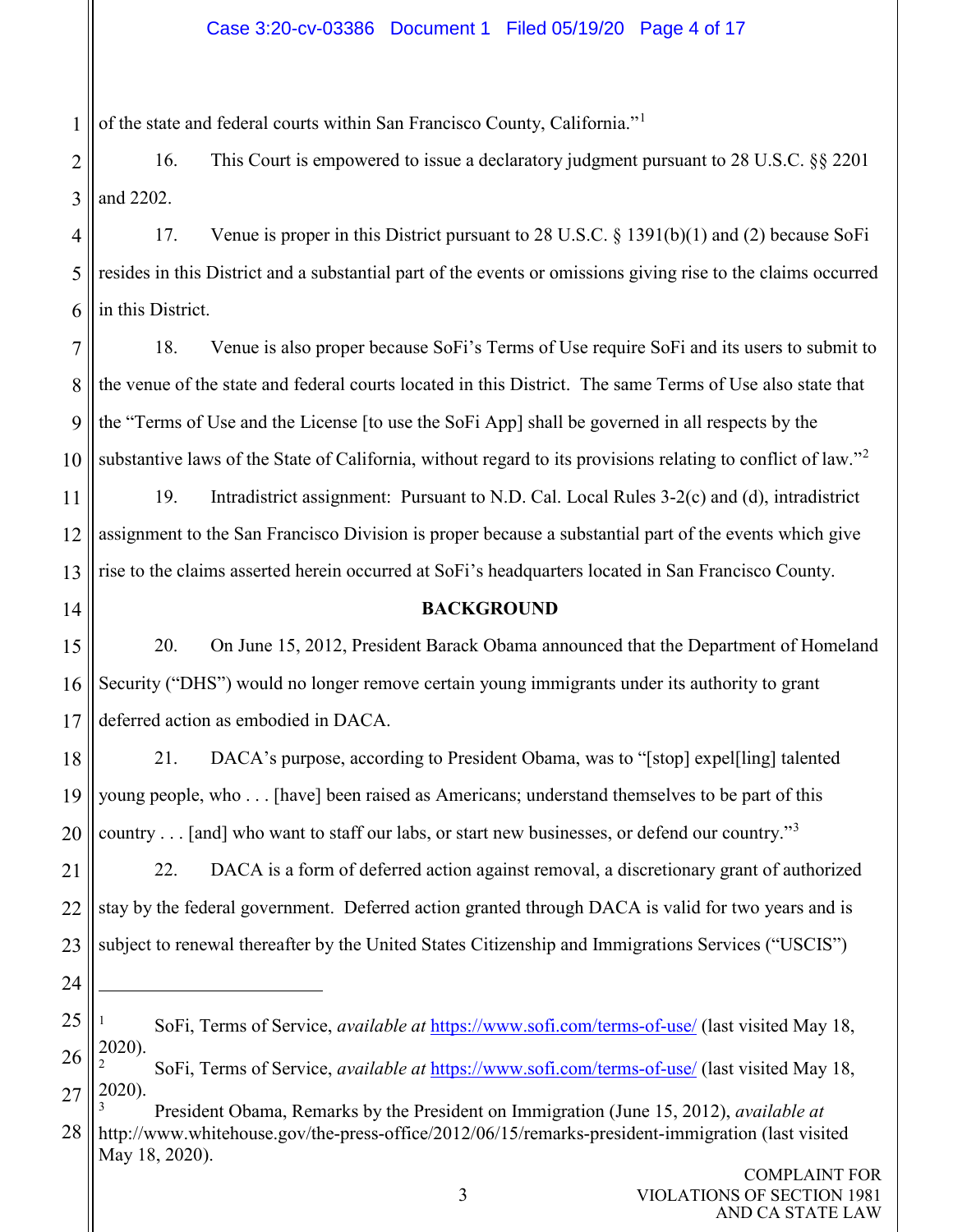1 within DHS.

2 3 4 5 6 7 8 23. To be eligible for DACA, individuals must meet: (a) age and residency requirements (*i.e.*, have arrived to the United States as minors under the age of sixteen, continuously resided in the United States for five years preceding June 15, 2012, and not be above the age of thirty at the time of application); (b) educational or military service requirements (*i.e.*, high school degree or equivalent, or honorable service in the Coast Guard or Armed Forces); (c) criminal history requirements (*i.e.*, no felony or significant misdemeanor convictions, no series of minor misdemeanor offenses); and (d) not "otherwise pose<sup>[]</sup> a threat to national security or public safety[.]<sup>"[4](#page-4-0)</sup>

9 10 11 12 24. DACA provides that persons who are granted deferred action will be eligible to obtain an Employment Authorization Document (an "EAD" or "federal work authorization") and an SSN. In other words, those granted deferred action and in possession of an EAD are legally authorized to work in the United States and can prove their identity.

13 14 25. As of December 31, 2019, USCIS had approved over 2.7 million initial and renewal requests for DACA.<sup>[5](#page-4-1)</sup>

15 16 17 26. At the time of the filing of this Complaint, it is estimated that over 200,000 DACA recipients are working on the frontlines in the response to the COVID-19 pandemic as "essential critical infrastructure workers" as defined by DHS. $<sup>6</sup>$  $<sup>6</sup>$  $<sup>6</sup>$  An estimated 29,000 DACA recipients are health care</sup>

- 18
- 19

<span id="page-4-0"></span><sup>20</sup> 21 DHS, Exercising Prosecutorial Discretion with Respect to Individuals who Came to the United States as Children, June 15, 2012, *available at* [https://www.dhs.gov/xlibrary/assets/s1-exercising](https://www.dhs.gov/xlibrary/assets/s1-exercising-prosecutorial-discretion-individuals-who-came-to-us-as-children.pdf)[prosecutorial-discretion-individuals-who-came-to-us-as-children.pdf](https://www.dhs.gov/xlibrary/assets/s1-exercising-prosecutorial-discretion-individuals-who-came-to-us-as-children.pdf) (last visited May 18, 2020).

<span id="page-4-1"></span><sup>22</sup> <sup>5</sup> USCIS, Number of I-821D, Consideration of Deferred Action for Childhood Arrivals by Fiscal Year, Quarter, Intake, Biometrics and Case Status: 2012-2019 (December 31), *available at*

<sup>23</sup> 24 [https://www.uscis.gov/sites/default/files/USCIS/Resources/Reports%20and%20Studies/Immigration%2](https://www.uscis.gov/sites/default/files/USCIS/Resources/Reports%20and%20Studies/Immigration%20Forms%20Data/All%20Form%20Types/DACA/DACA_performancedata_fy2020_qtr1.pdf) [0Forms%20Data/All%20Form%20Types/DACA/DACA\\_performancedata\\_fy2020\\_qtr1.pdf](https://www.uscis.gov/sites/default/files/USCIS/Resources/Reports%20and%20Studies/Immigration%20Forms%20Data/All%20Form%20Types/DACA/DACA_performancedata_fy2020_qtr1.pdf) (last visited May 18, 2020).

<span id="page-4-2"></span><sup>25</sup> *See* Nicole Prchal Svajlenka, "A Demographic Profile of DACA Recipients on the Frontlines of the Coronavirus Response," Center for American Progress, April 6, 2020, *available at*

<sup>26</sup> [https://www.americanprogress.org/issues/immigration/news/2020/04/06/482708/demographic-profile](https://www.americanprogress.org/issues/immigration/news/2020/04/06/482708/demographic-profile-daca-recipients-frontlines-coronavirus-response/)[daca-recipients-frontlines-coronavirus-response/](https://www.americanprogress.org/issues/immigration/news/2020/04/06/482708/demographic-profile-daca-recipients-frontlines-coronavirus-response/) (last visited May 18, 2020); DHS, Guidance on the

<sup>27</sup> 28 Essential Critical Infrastructure Workforce, March 19, 2020, *available at* <https://www.cisa.gov/publication/guidance-essential-critical-infrastructure-workforce> (last visited May 18, 2020).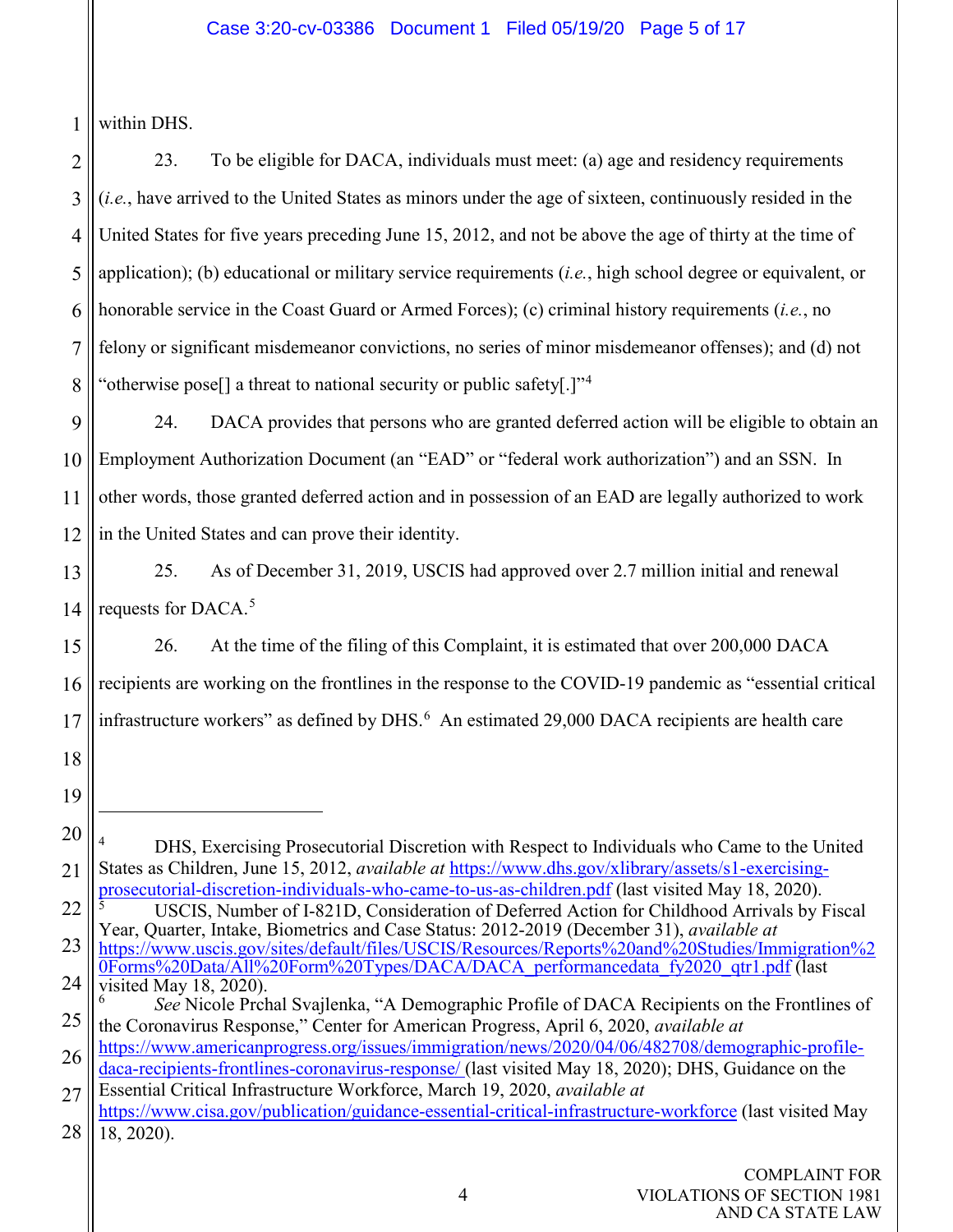#### Case 3:20-cv-03386 Document 1 Filed 05/19/20 Page 6 of 17

1 2 3 4 5 workers, including 8,600 in California.<sup>[7](#page-5-0)</sup> There are an estimated 142,100 DACA recipients who work in food-related occupations or industries, including roughly 12,800 employed in the farming and agriculture industry, 11,600 employed in food manufacturing and processing roles, and 8,800 who work in food warehousing, transportation, and delivery.<sup>[8](#page-5-1)</sup> Another approximately 14,900 are employed in roles helping keep grocery stores open and operable.<sup>[9](#page-5-2)</sup>

6 7 8 9 27. There is no federal or state law or regulation that restricts banks from providing financial products, including Loans, to customers because the customer is an alien. Under federal law, alienage is merely one factor among many used to verify enough information to confirm the true identity of the customer.

10 11 12 13 14 15 16 17 28. For instance, the Federal Financial Institutions Examination Council ("FFIEC") provides uniform principles and standards to offer guidance for federal regulators. The FFIEC annually publishes the Bank Secrecy Act/Anti-Money Laundering Examination Manual for Money Services, which contains a compliance program called the Customer Identification Program ("CIP"), as required by section 326 of the USA PATRIOT Act, 31 U.S.C. § 5318. Pursuant to CIP, institutions providing financial services, including banks, must have a written policy in place to enable them to form a reasonable belief that they know the true identity of each customer. The goal behind this requirement is to prevent the funding of terrorism both inside and outside of the United States.<sup>[10](#page-5-3)</sup>

18 19 20 21 22 29. According to the Bank Secrecy Act/Anti-Money Laundering Examination Manual, a bank's CIP must contain account-opening procedures detailing the identifying information that must be obtained from each customer. At a minimum, the bank must obtain the following information from each customer before opening an account: (a) name, (b) date of birth, (c) address, and (d) identification number (*e.g.*, Social Security number, taxpayer identification number, or an alien identification

- 23
- 24
- <span id="page-5-1"></span><span id="page-5-0"></span>25  $\frac{7}{8}$  *Id. Id.*
- 
- <span id="page-5-2"></span>26  $\frac{9}{10}$  *Id.*

<span id="page-5-3"></span><sup>27</sup> 28 <sup>10</sup> *See* 12 C.F.R. 208.63(b), 211.5(m), 211.24(j) (Board of Governors of the Federal Reserve System); 12 C.F.R. 326.8(b) (Federal Deposit Insurance Corporation); 12 C.F.R. 748.2(b) (National Credit Union Administration); 12 C.F.R. 21.21 (Office of the Comptroller of the Currency); 12 C.F.R. 563.177(b) (Office of Thrift Supervision); and 31 C.F.R. 103.121 (FinCEN).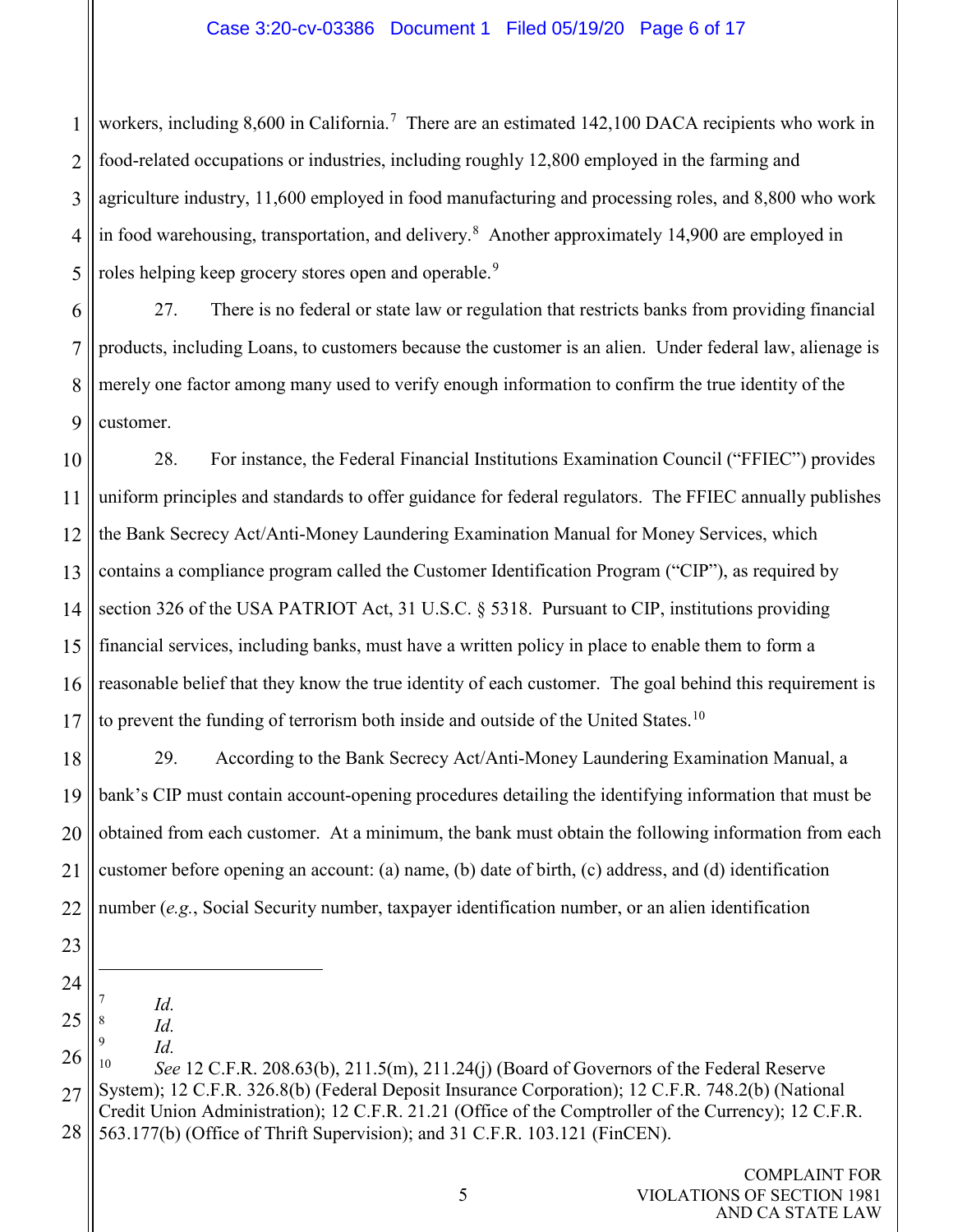#### Case 3:20-cv-03386 Document 1 Filed 05/19/20 Page 7 of 17

1 number). $^{11}$ 

2 3 4 5 6 30. The bank's procedure must also describe when it will use documents, non-documentary methods, or a combination of both. Federal banking agencies expect that banks will review an unexpired government-issued form of identification from most customers. The identification must include evidence of the customer's nationality or residence and bear a photograph or similar safeguard. $12$ 

7 8 31. Compliance with the CIP is to ensure that a bank verifies enough information to form a reasonable belief that it knows the true identity of the customer.<sup>[13](#page-6-2)</sup>

9 10 11 32. "Opening an account" and a financial services "customer" for purposes of the Bank Secrecy Act/Anti Money Laundering Examination Manual for Money Services includes an individual who has applied for a loan.<sup>[14](#page-6-3)</sup>

12

13

## **STATEMENT OF FACTS**

## *Plaintiff Juarez*

14 15 33. Mr. Juarez is a Mexican national residing in the State of New York who is 31 years-old. Mr. Juarez has lived in the U.S. since approximately September 1999.

16 17 34. On October 25, 2012, Mr. Juarez obtained DACA. Around the same time, Mr. Juarez obtained an EAD, and on November 2, 2012, he received an SSN.

18 19 20 21 35. From approximately September 2010 through approximately May 2014, Mr. Juarez attended Lehman College of the City University of New York, where he earned a Bachelor of Science degree in Accounting. Mr. Juarez incurred substantial expenses for tuition and other required materials as an undergraduate student.

22 23 36. From approximately September 2014 through approximately February 2016, Mr. Juarez attended the Gabelli School of Business at Fordham University, where he earned a Master of Science

24

<span id="page-6-0"></span><sup>25</sup> 26 <sup>11</sup> Fed. Fin. Inst. Examination Council, Bank Secrecy Act/Anti-Money Laundering Examination Manual (2014) at 48-49, *available at*

<sup>27</sup> [https://bsaaml.ffiec.gov/docs/manual/06\\_AssessingComplianceWithBSARegulatoryRequirements/01.pd](https://bsaaml.ffiec.gov/docs/manual/06_AssessingComplianceWithBSARegulatoryRequirements/01.pdf)  $\frac{f}{12}$  $\frac{f}{12}$  $\frac{f}{12}$ (last visited May 18, 2020).

<span id="page-6-3"></span><span id="page-6-2"></span><span id="page-6-1"></span><sup>28</sup>  $\frac{12}{13}$  *Id.* at 49.

 $\frac{13}{14}$  *Id.* <sup>14</sup> *Id.* at 47-48.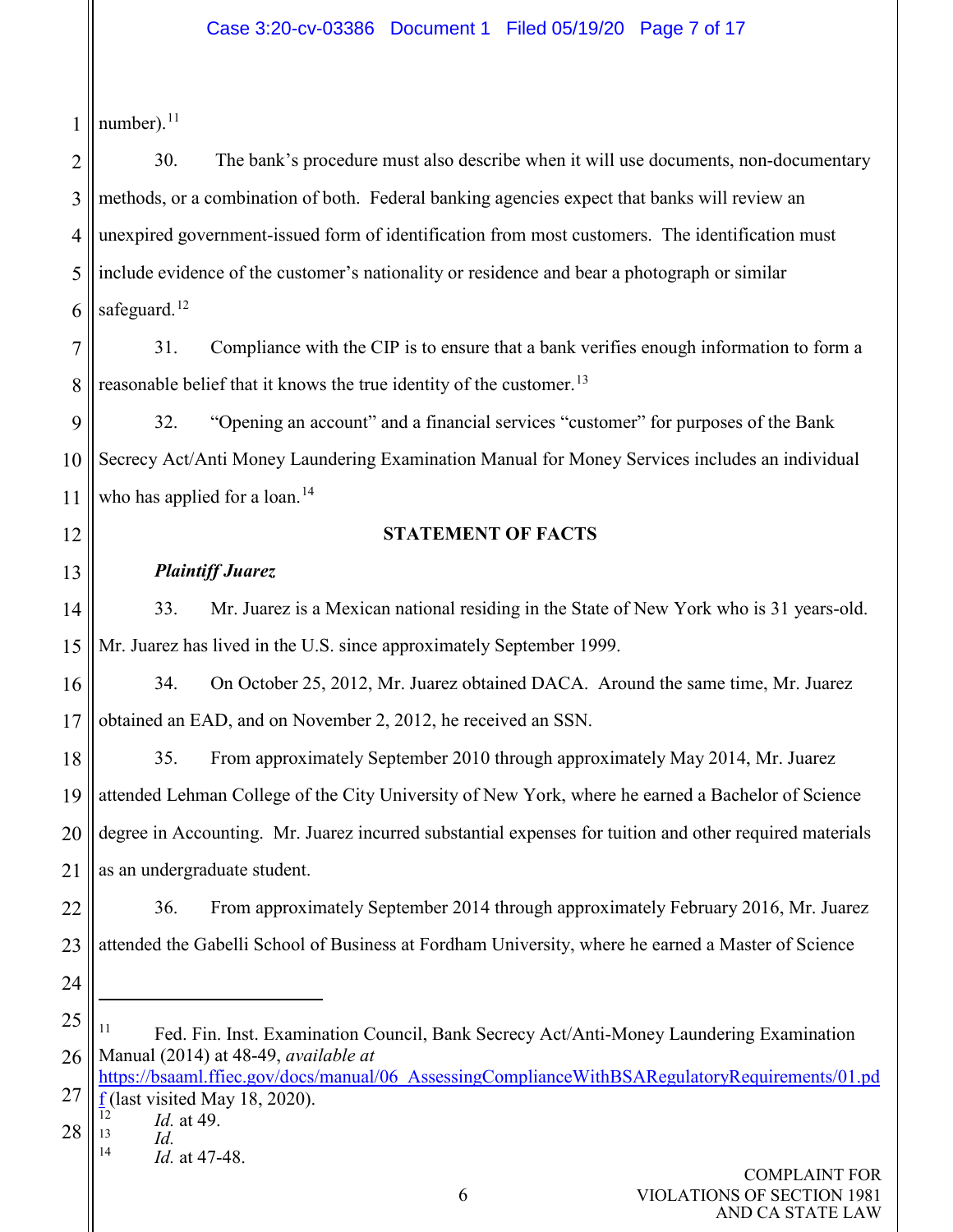1 2 degree in Global Finance. Mr. Juarez incurred substantial expenses for tuition and required materials as a Master's student at Fordham University.

3 4 5 6 7 37. Following his graduation from his Master's program in February 2016, Mr. Juarez secured a full-time job as an Analyst at JPMorgan Chase & Co. in New York City. Mr. Juarez has worked at several other financial and investment firms, including Edwards Jones and T3 Trading Group. Mr. Juarez is currently employed by Macro Consultants, LLC as a Consultant in its Strategic Advisory Services Group.

8 9 10 11 38. In order to finance his education, Mr. Juarez obtained private student loans. On approximately August 1, 2014, Mr. Juarez obtained a private student loan in the amount of \$40,000 from Discover Bank with the help of a U.S. citizen family member who acted as a co-signer. The loan had a fixed interest rate of 8.6%.

12 13 39. In 2016, Mr. Juarez began to receive promotional material from SoFi offering student loan refinancing and related services. SoFi offered refinancing at low interest rates, such as 3-4%.

14 15 16 40. Mr. Juarez sought refinancing for his student loan because the 8.6% interest rate he was paying was higher than the rates SoFi was offering. It was also higher than the rates that his peers with similar credit scores and incomes, but without DACA status, were paying for their student loans.

17 18 41. In approximately November 2016, Mr. Juarez first sought to refinance his student loan debt with SoFi. At the time, Mr. Juarez had approximately \$38,000 in student loan debt.

19 20 21 22 23 24 42. Mr. Juarez visited SoFi's website to begin the process. After providing certain required information, such as his name and email address, the SoFi website prompted Mr. Juarez to indicate whether he was a U.S. citizen, LPR, or visa-holder. Because Mr. Juarez is not a U.S. citizen, LPR, or visa-holder, SoFi's online application process did not allow him to complete and submit his application to refinance his student loans. As a result, Mr. Juarez was denied the ability to contract for student loan refinancing with SoFi.

25 26 43. Mr. Juarez continued to receive student loan refinancing offers from SoFi through 2017, 2018, and 2019 promoting interest rates as low as 3%.

27 28 44. On several other occasions in 2017, 2018, and 2019, Mr. Juarez again went to SoFi's website to attempt to apply for student loan refinancing hoping that SoFi had changed its eligibility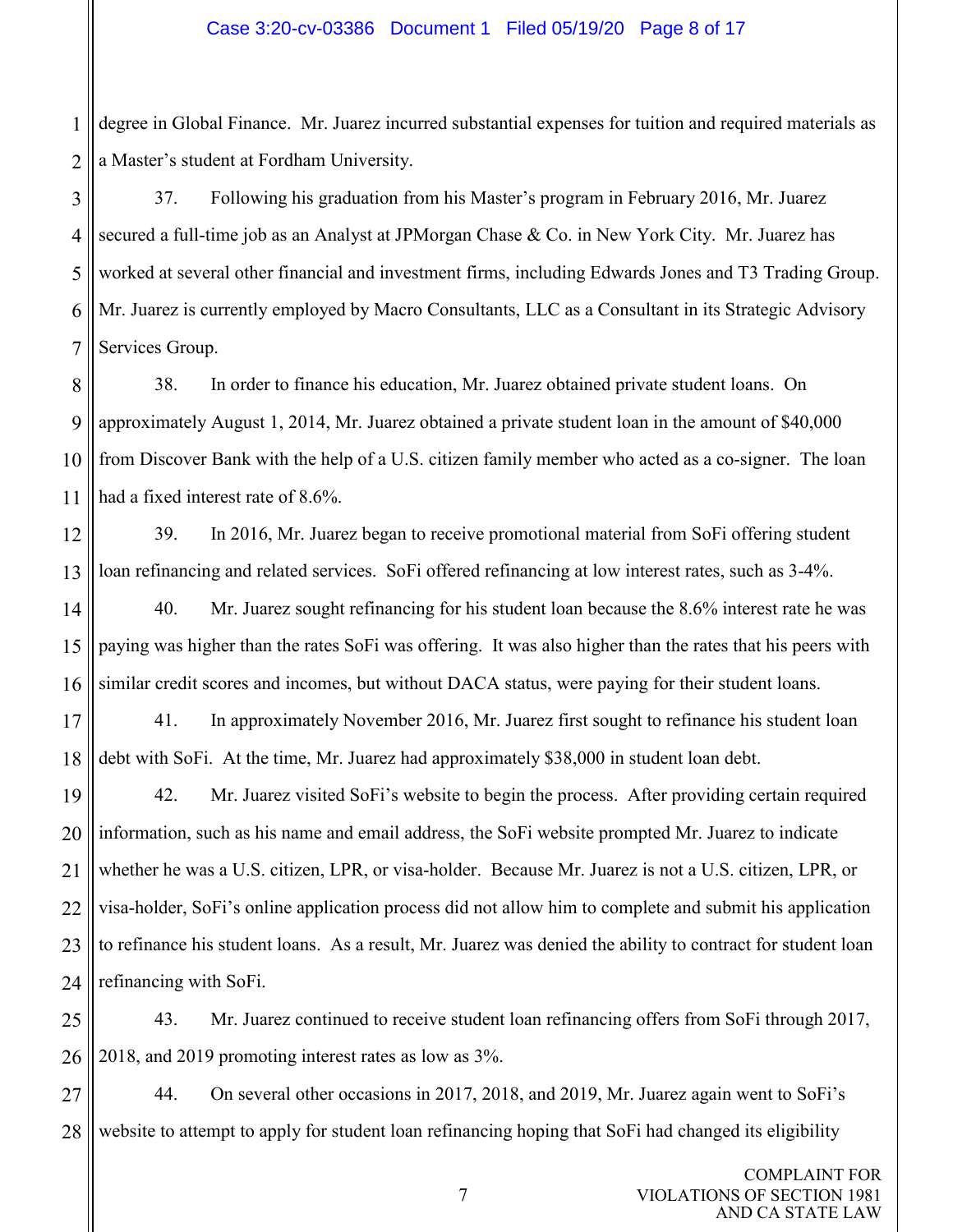#### Case 3:20-cv-03386 Document 1 Filed 05/19/20 Page 9 of 17

1 2 3 4 5 policy for DACA recipients. Specifically, Mr. Juarez attempted to apply to SoFi to refinance his student loans on June 13, 2017, December 8, 2018, and December 15, 2019. Each time, Mr. Juarez was unable to complete SoFi's online application, which rejected him automatically because he was not a U.S. citizen, LPR, or visa-holder. On each of these occasions, Mr. Juarez was again denied an opportunity to contract for student loan refinancing with SoFi.

6 7 8 9 10 45. Mr. Juarez still has approximately \$32,000 in student loan debt that he would like to refinance at a lower rate. Although SoFi replaced its blanket ban against lending to DACA recipients in December 2019 to allow for lending to those with a creditworthy U.S. citizen or LPR co-signer, Mr. Juarez no longer has access to a qualifying co-signer. Therefore, SoFi is still excluding Mr. Juarez from refinancing his student loans, despite his own excellent creditworthiness.

11 12 13 14 15 46. Mr. Juarez has suffered harm as a result of SoFi's discriminatory policy and practice of making DACA recipients ineligible for loans on the same terms as U.S. citizens and LPRs. Specifically, Sofi has denied Mr. Juarez the opportunity to contract for its advertised rates of 3-4%, boxing him into substantially higher interest rates of approximately 8.6%. This is despite the fact that his income and credit score would have otherwise allowed him to qualify for SoFi's advertised rates.

#### *SoFi's Policies Are Unlawful and Cause Continuing Harm*

17 18 47. On November 18, 2019, Mr. Juarez sent SoFi correspondence explaining that SoFi's policy of refusing to make DACA recipients eligible for Loans violated civil rights laws.

19 20 21 48. On December 4, 2019, SoFi responded to Mr. Juarez's letter by changing its lending policies to make DACA recipients eligible for Loans so long as they apply by telephone with a creditworthy U.S. citizen or LPR co-signer.

22 23 24 25 26 27 49. SoFi's requirement that DACA recipients apply by telephone only with U.S. citizen or LPR co-signers is not imposed on applicants who are U.S. citizens, LPRs, or certain visa-holders. Applicants who are U.S. citizens, LPRs, or certain visa-holders may apply online, a process far more convenient and less time-intensive and burdensome than applying by telephone, and are required to have co-signers only where an individualized assessment of their creditworthiness and credit risk suggests that one is necessary.

28

16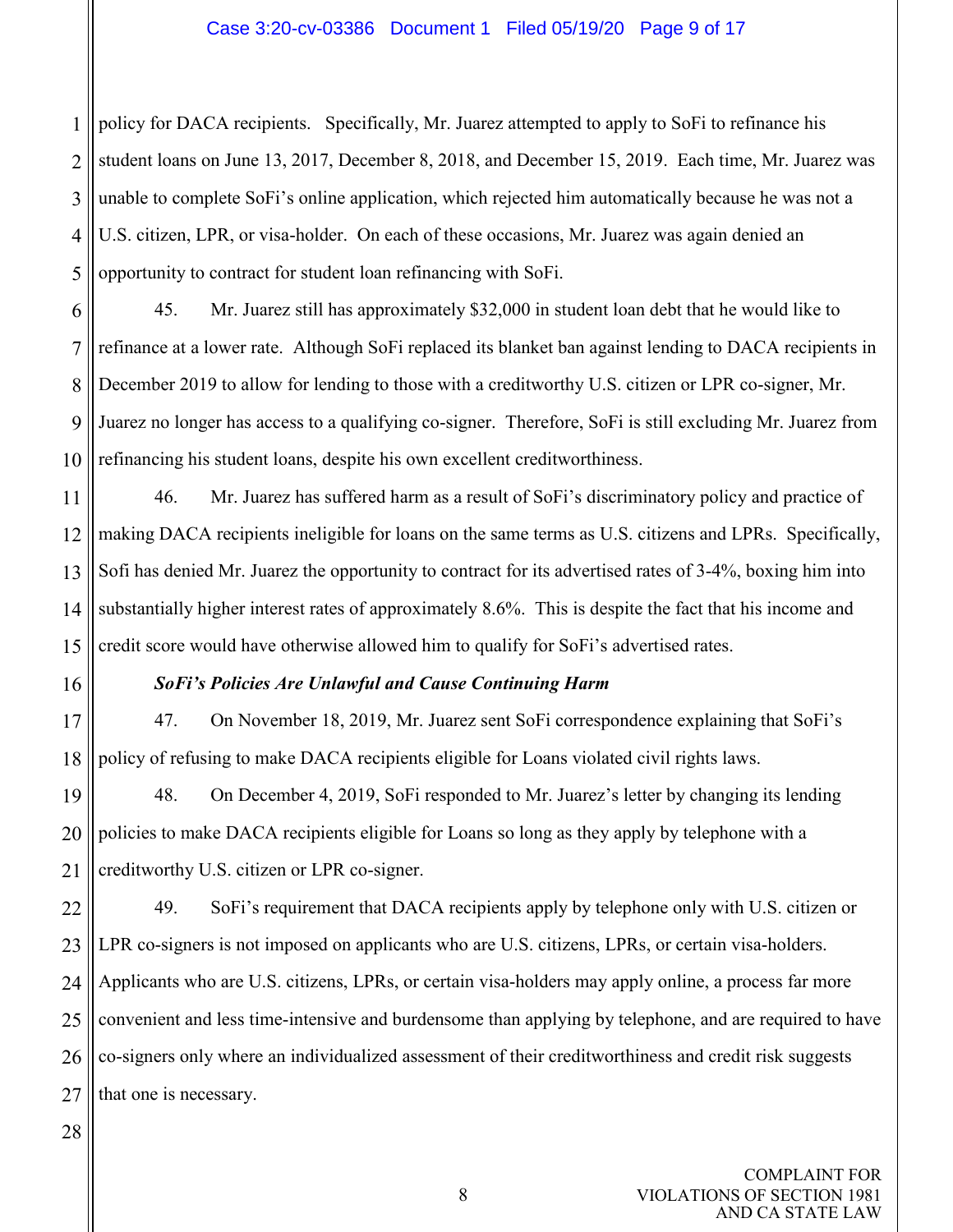#### Case 3:20-cv-03386 Document 1 Filed 05/19/20 Page 10 of 17

1 2 3 4 50. SoFi's current policy ignores the actual creditworthiness of DACA recipients and whether their objective credit risk merits a co-signer requirement. Instead, SoFi requires that DACA recipients have co-signers based solely on their status as non-citizens with DACA, which is unlawful alienage and immigration status discrimination.

5 6 51. There is an actual and substantial controversy between Mr. Juarez and SoFi.

## **CLASS ACTION ALLEGATIONS**

7 8 9 10 11 52. Mr. Juarez brings class allegations under Fed. R. Civ. P. 23(a), (b)(2), and (b)(3) on behalf of two nationwide classes. First, Mr. Juarez seeks to certify a Section 1981 class pursuant to Fed. R. Civ. P. 23(b)(2) with respect to the claims of Section 1981 Class Members (as defined below). Second, Mr. Juarez seeks to certify an Unruh Act class pursuant to Fed. R. Civ. P. 23(b)(3) with respect to the claims of Unruh Act Class Members.

12 13 14 53. Section 1981 Class Members are defined as all non-United States citizens who resided in the United States and had DACA at the time they applied and were denied or unsuccessfully sought to apply for any SoFi Loan from May 19, 2017 through the date of final judgment in this action.

15 16 17 54. Unruh Act Class Members are defined as all non-United States citizens who resided in the United States and had DACA at the time they applied and were denied or unsuccessfully sought to apply for any SoFi Loan from May 19, 2018 through the date of final judgment in this action.

18 19 20 21 22 23 24 25 55. Section 1981 Class Members and Unruh Act Class Members (collectively, "Class Members") are so numerous that joinder of all of them is impracticable. SoFi offers Loans nationwide, and USCIS has approved over 2.7 million initial and renewal requests for DACA. Given DACA's age and education requirements, many DACA recipients have (a) recently attended, or are currently attending, an undergraduate or graduate university in the U.S.; (b) started businesses and other entrepreneurial ventures; and/or (c) sought mortgages and loans to improve their homes and help them build their and their family's lives. Mr. Juarez does not know the precise number of Class Members as this information is in SoFi's possession.

26 27 28 56. There are questions of law and fact common to Mr. Juarez and Class Members, and these questions predominate over any questions affecting only individual members. Common questions include, for each class, among others: (1) whether SoFi previously maintained policies that barred Mr.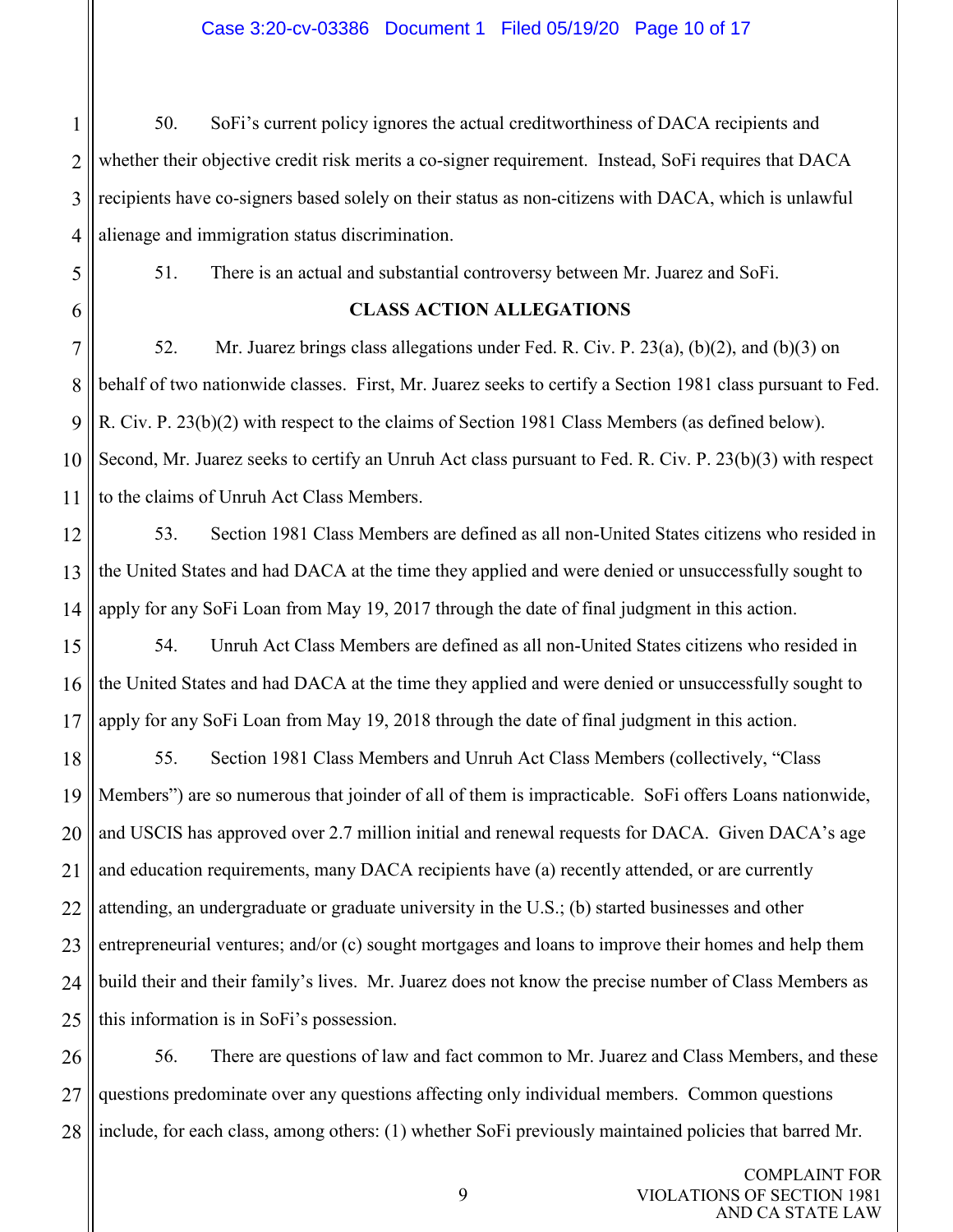#### Case 3:20-cv-03386 Document 1 Filed 05/19/20 Page 11 of 17

1 2 3 4 5 6 7 8 9 Juarez and Class Members from obtaining Loans because of their alienage or immigration status; (2) whether SoFi currently maintains policies that bar Mr. Juarez and Class Members from obtaining Loans unless they have a creditworthy U.S. citizen or LPR co-signer because of their alienage or immigration status and unless they apply by telephone; (3) whether SoFi's policies as set forth violate Section 1981 and the Unruh Act; (4) whether Mr. Juarez and the Class Members suffered harm by reason of SoFi's unlawful policies; (5) whether Mr. Juarez and Class Members are entitled to statutory damages under the Unruh Act; (6) whether Mr. Juarez and Class Members are entitled to punitive damages; (7) whether Mr. Juarez and Class Members are entitled to equitable and injunctive relief, and, if so, what equitable and injunctive relief is warranted; and (8) the scope of a resulting permanent injunction.

10 11 12 13 14 15 16 17 57. Mr. Juarez's claims under Section 1981 and the Unruh Civil Rights Act are typical of the claims of the Class Members: (1) Mr. Juarez has been within the jurisdiction of the United States and held DACA, federal work authorization, and a valid SSN at all relevant times; (2) Mr. Juarez applied or attempted to apply for a loan with SoFi; (3) Mr. Juarez was denied an opportunity to contract with SoFi because of his alienage or immigration status under SoFi's policies that initially categorically barred DACA recipients and later restricted eligibility to DACA recipients with a creditworthy U.S. citizen or LPR co-signer. Mr. Juarez's claims are substantially shared by every Class Member, as these claims arise from the same course of conduct by SoFi, and the relief sought is common.

18 19 20 21 58. Mr. Juarez will also fairly and adequately represent and protect the interests of the Class Members. Mr. Juarez has no conflict with any Class Member and is committed to the goal of having SoFi rectify the harm that its policies have caused in the past and change its current business practices to stop discriminating against Mr. Juarez and other DACA recipients.

22 23 59. Mr. Juarez has retained counsel competent and experienced in complex discrimination class actions.

24 25 26 27 60. The universe of persons affected by SoFi's unlawful policies is ascertainable through SoFi's company records, including, for instance, its website records, logs, and data, as well as through self-identification of Class Members through objective identifying factors, such as DACA status, a valid SSN, and some evidence of having applied or sought to apply for Loans with SoFi.

28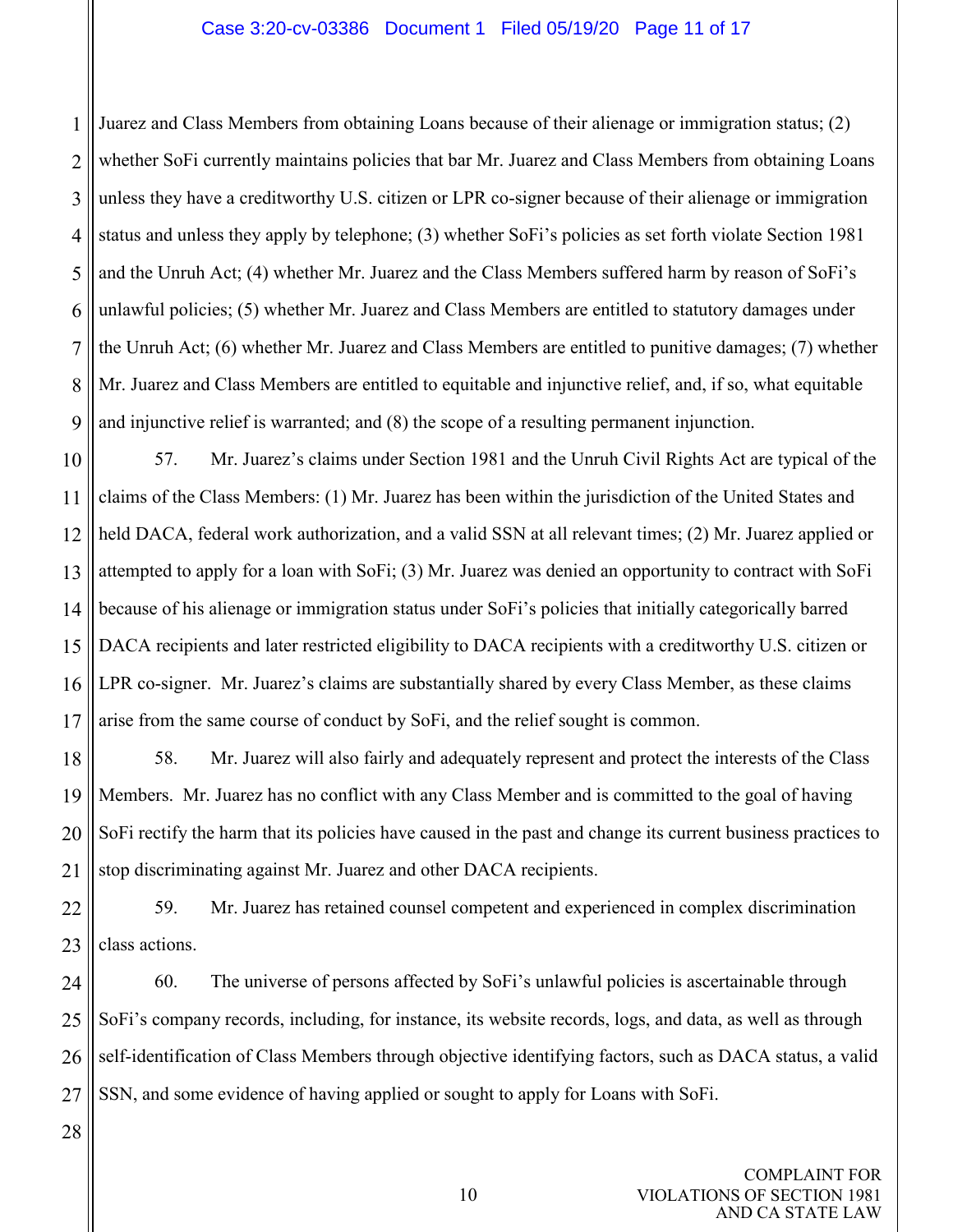## *Certification Under Fed. R. Civ. P. 23(b)(2)*

2 3 4 5 6 7 8 9 10 61. Class certification of Mr. Juarez's and Class Members' Section 1981 claim is appropriate pursuant to Fed. R. Civ. P. 23(b)(2) because SoFi has acted and/or refused to act on grounds generally applicable to all Class Members, making appropriate declaratory, equitable, and injunctive relief with respect to Mr. Juarez and the Class Members as a whole. SoFi has, in the past, excluded Class Members outright from obtaining Loans due to their alienage or immigration status. SoFi currently excludes Class Members from obtaining Loans unless they apply with a creditworthy U.S. citizen or LPR co-signer, a requirement not imposed on U.S. citizen, LPR, and visa-holder applicants. Class Members are entitled to declaratory, equitable, and injunctive relief to end SoFi's common, unfair, and discriminatory policies.

11 12 13 14 15 16 17 18 19 20 21 22 23 62. Class certification of Mr. Juarez's and Class Members' claims under the Unruh Civil Rights Act is also appropriate pursuant to Fed. R. Civ. P. 23(b)(3) because common questions of fact and law predominate over any questions affecting only individual Class Members, and because a class action is superior to other available methods for the fair and efficient adjudication of this litigation since joinder of all members is impracticable. The Class Members have been damaged and are entitled to recovery of statutory penalties under the Unruh Civil Rights Act and other damages, not including actual damages, because of SoFi's common, unfair, and discriminatory policies. Damages are capable of measurement on a classwide basis. The propriety and amount of punitive damages are based on SoFi's conduct, making these issues common among Class Members. Mr. Juarez and the Class Members will rely on common evidence to resolve their legal and factual questions, including SoFi's applicable policies and practices during the relevant period. There are no pending actions raising similar claims. SoFi engages in continuous, permanent, and substantial activity in California. There will be no undue difficulty in the management of this litigation as a class action.

24

1

25

## **FIRST CLAIM FOR RELIEF Alienage Discrimination (42 U.S.C. § 1981)**

26 63. Mr. Juarez incorporates by reference the allegations in all preceding paragraphs.

27 64. Mr. Juarez brings this claim on his own behalf and on behalf of all Class Members.

28 65. Mr. Juarez is a person within the jurisdiction of the United States.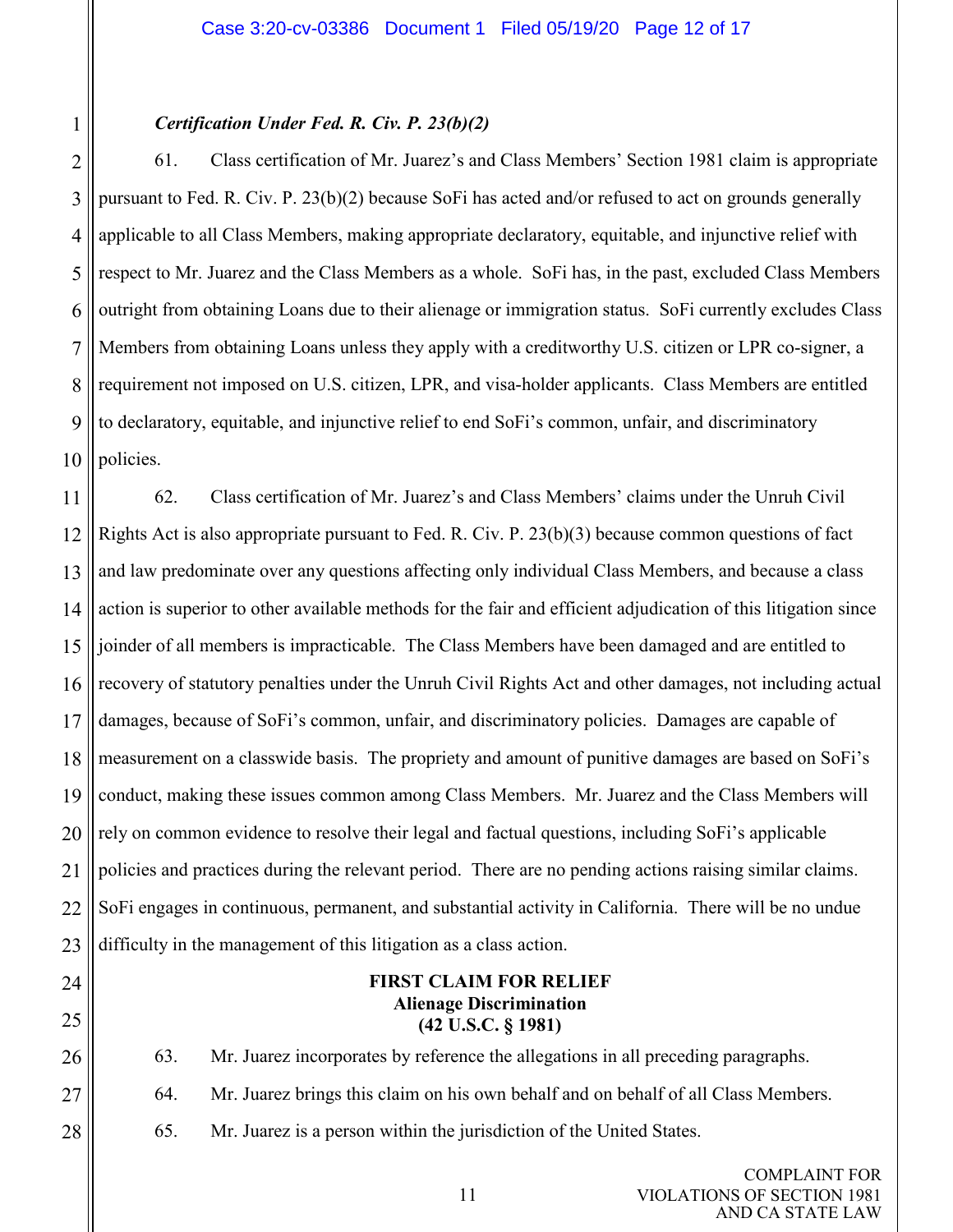## Case 3:20-cv-03386 Document 1 Filed 05/19/20 Page 13 of 17

66. Mr. Juarez is a non-citizen with DACA, federal work authorization, and a valid SSN.

2 3 67. Mr. Juarez has the right to make and enforce contracts in the United States and is entitled to the full and equal benefits of the law.

4 5 6 68. Before early-December 2019, SoFi intentionally discriminated against Mr. Juarez and Class Members due to their alienage status by making them ineligible to contract for Loans while making U.S. citizens and LPRs eligible to contract for Loans.

7 8 9 10 11 69. After early-December 2019, SoFi continued intentionally discriminating against Mr. Juarez and Class Members due to their alienage status by requiring them to meet conditions based solely on their alienage status to be eligible to contract for Loans. Such conditions include a requirement to apply by telephone only and a requirement to apply with a U.S. citizen or LPR co-signer. These conditions are not imposed on U.S. citizen or LPR applicants.

12 13 70. SoFi's intentional discrimination against Mr. Juarez and Class Members interfered with their right to make and enforce contracts for credit.

14 15 16 17 71. SoFi's policies of making Mr. Juarez and Class Members ineligible for Loans and forcing them to meet additional requirements to be eligible for Loans based solely on their alienage harmed them and constitute unlawful alienage discrimination in the making and enforcing of contracts in violation of 42 U.S.C. § 1981.

18 19 20 21 22 72. Mr. Juarez and Class Members have no plain, adequate, or complete remedy at law to redress the wrongs alleged herein, and the injunctive and equitable relief sought in this action is the only means of securing complete and adequate relief. Plaintiff and the Class Members he seeks to represent are now suffering, and will continue to suffer, irreparable injury from SoFi's discriminatory acts and omissions.

23

24

1

## **SECOND CLAIM FOR RELIEF Violation of the Unruh Civil Rights Act (California Civil Code §§ 51 and 52 et seq.)**

25 26 27 28 73. Mr. Juarez incorporates by reference the allegations in all preceding paragraphs. 74. Mr. Juarez brings this claim on his own behalf and on behalf of all Class Members. 75. Mr. Juarez is entitled to the full and equal accommodations, advantages, facilities, privileges, or services in all business establishments in California of every kind regardless of his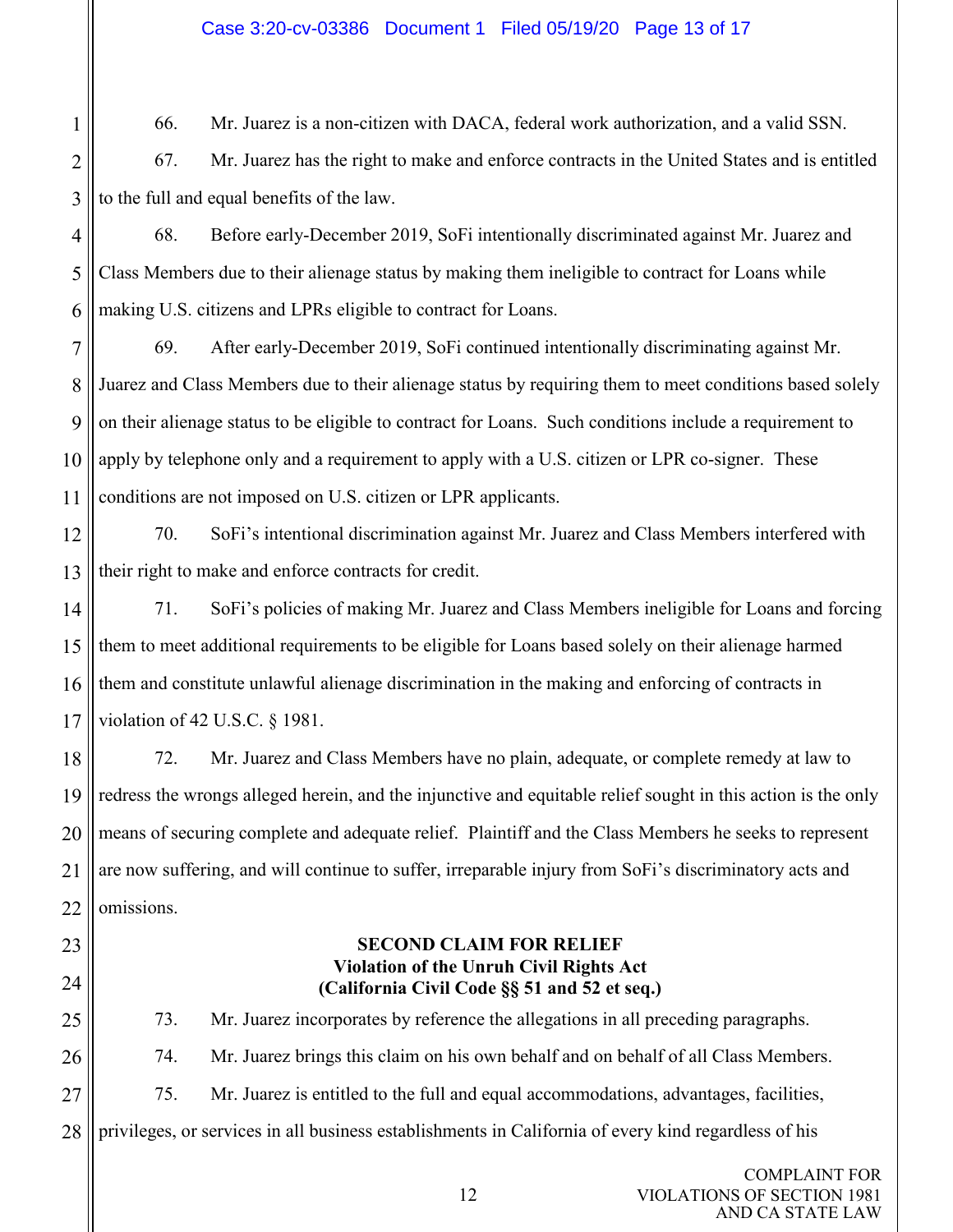#### Case 3:20-cv-03386 Document 1 Filed 05/19/20 Page 14 of 17

1 2 immigration status and no business establishment of any kind in California whatsoever may refuse to contract with Mr. Juarez because of his immigration or alienage status.

3 4 5 76. SoFi is a business establishment under the Unruh Act, because it has a fixed location of business in California and it has an online place of business that sells products and services to consumers throughout California and nationwide.

6 7 8 77. The Unruh Act applies to business transactions and services that are conducted via the internet, as well as internet-related conduct that is related to the activities of traditional brick-and-mortar establishments that have fixed, traditional presences.

- 9 10 11 12 13 78. SoFi's lending policies, including the policies that deprived DACA recipients of the opportunity to contract for Loans on the same terms as U.S. citizens and LPRS, were developed in California and all of its decision-making as to Loan applicants occurs in California because its servers and headquarters are located there. Accordingly, because the the conduct that creates liability in this matter occurred in California, the Unruh Act – California law – should govern the conduct.
- 14 15 16 79. Additionally, although Mr. Juarez and Class Members are located throughout the United States, they bring this claim under the Unruh Act because SoFi's Terms of Use require California law to "govern[] in all respects . . . without regard to its provisions relating to conflict of laws."<sup>[15](#page-13-0)</sup>
- 17 18 19 20 80. Before early-December 2019, SoFi intentionally discriminated against Mr. Juarez and Class Members due to their alienage or immigration status by making them ineligible to contract for Loans while making U.S. citizens and LPRs eligible to contract for Loans. In doing so, SoFi denied them the full and equal services of its business.
- 21 22 23 24 25 26 81. After early-December 2019, SoFi continued intentionally discriminating against Mr. Juarez and Class Members due to their alienage or immigration status by requiring them to meet conditions based solely on their alienage status to be eligible to contract for Loans. Such conditions include a requirement to apply by telephone only and a requirement to apply with a U.S. citizen or LPR co-signer. These conditions are not imposed on U.S. citizen or LPR applicants. In doing so, SoFi denied them the full and equal services of its business.
- <span id="page-13-0"></span>28 <sup>15</sup> SoFi, Terms of Service, *available at* <https://www.sofi.com/terms-of-use/> (last visited May 18, 2020).

27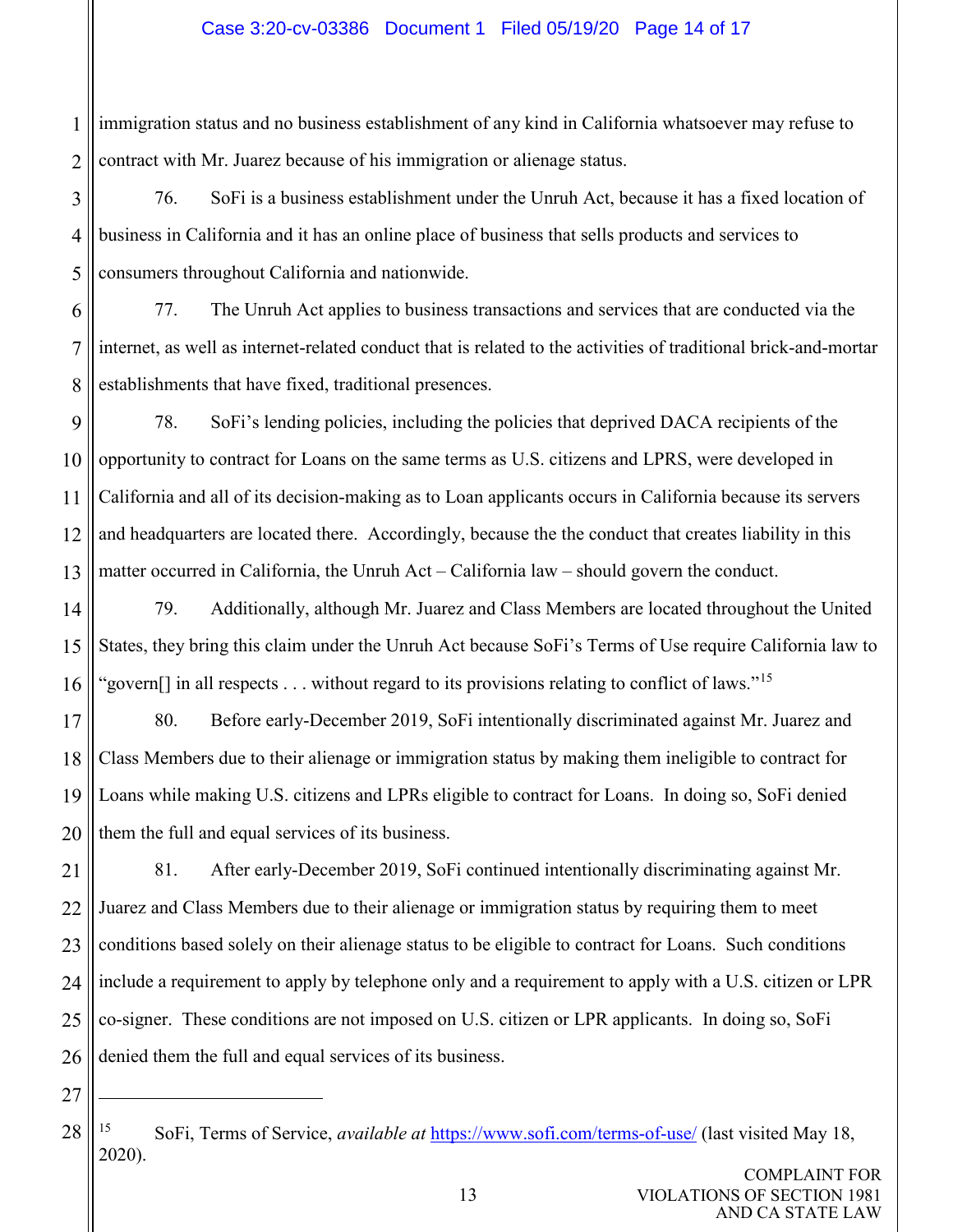1 2 3 4 82. SoFi's policies of excluding DACA recipients from credit and then requiring them to have a co-signer upfront and apply by telephone only because of their alienage or immigration status harmed Mr. Juarez and the Class Members and constitutes unlawful discrimination in violation of Sections 51(b) and 51.5 of the Unruh Civil Rights Act.

5 6 7 8 9 10 83. Pursuant to the Section 52(a) of the Unruh Civil Rights Act, Mr. Juarez and Class Members are entitled to statutory damages of up to three times the amount of actual damages suffered per violation, but no less than \$4,000, and attorneys' fees. Pursuant to Section 52(c) of the Unruh Civil Rights Act, Mr. Juarez and Class Members are also entitled to injunctive and other equitable relief against such unlawful practices in order to prevent future damages, for which there is no adequate remedy at law, and to avoid a multiplicity of lawsuits.

11

12

## **PRAYER FOR RELIEF**

**WHEREFORE**, Mr. Juarez and Class Members pray for relief as follows:

13 14 84. Certification of a class pursuant to Fed. R. Civ. P. 23(b)(2) with respect to Mr. Juarez's and Section 1981 Class Members' claims under Section 1981;

15 16 85. Certification of a class pursuant to Fed. R. Civ. P. 23(b)(3) with respect to Mr. Juarez's and Unruh Act Class Members' claims under the Unruh Civil Rights Act;

17 18 86. Designation of Mr. Juarez as the representative on behalf of both classes and all Class Members;

19 87. Designation of Mr. Juarez's counsel of record as Class Counsel;

20 21 88. A declaratory judgment that the practices complained of herein are unlawful and violate Section 1981 and Sections 51(b) and 51.5 of the Unruh Civil Rights Act;

22 23 24 89. A preliminary and permanent injunction against SoFi and its officers, agents, successors, employees, representatives, and any and all persons acting in concert with them, from engaging in each of the unlawful policies, practices, customs and usages set forth herein;

- 25 90. All damages sustained as a result of SoFi's conduct, according to proof;
- 26 91. Statutory damages to the extent allowable by law;

27 28 92. Exemplary and punitive damages in an amount commensurate with SoFi's ability to pay and to deter future conduct;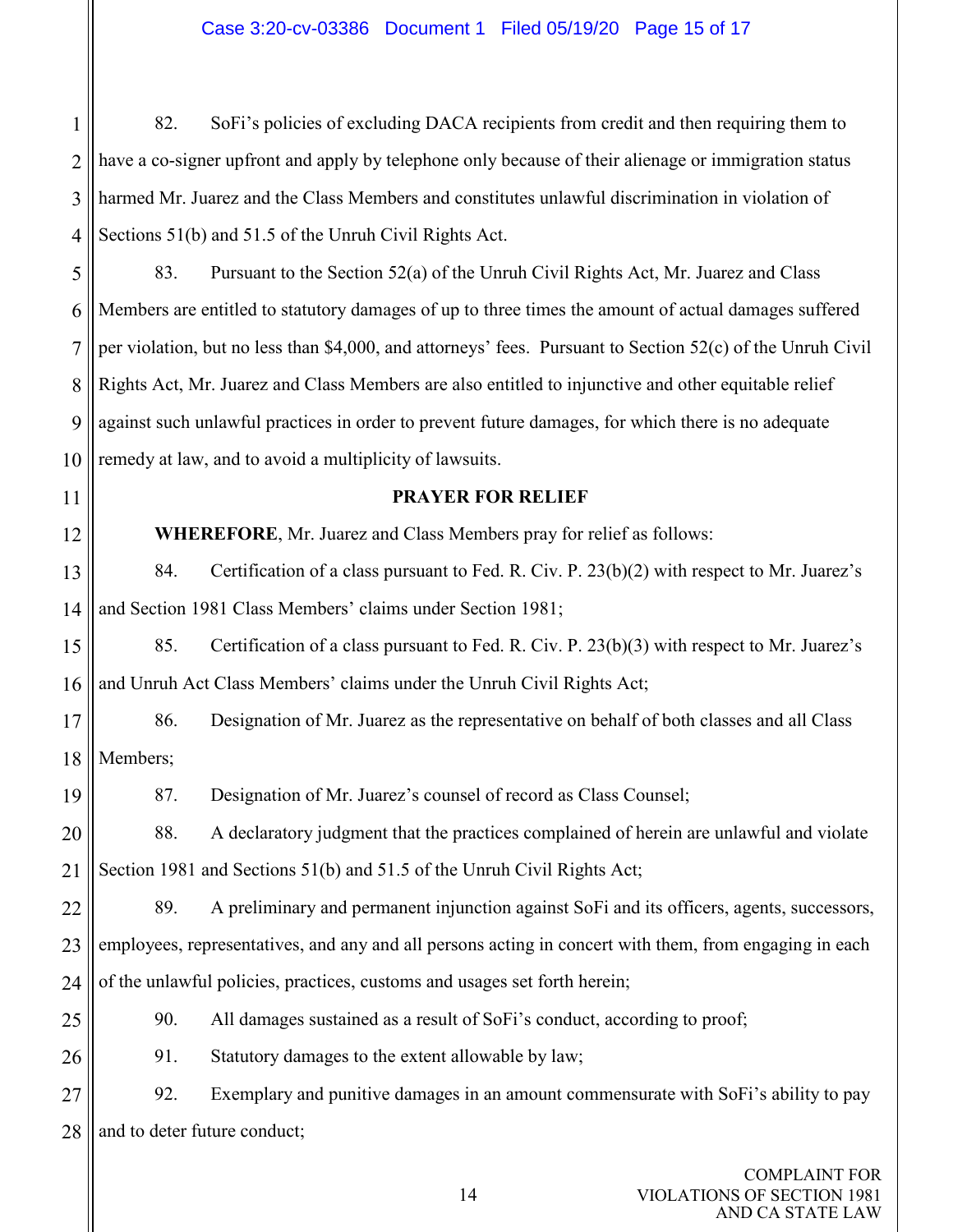# Case 3:20-cv-03386 Document 1 Filed 05/19/20 Page 16 of 17

| 1               |         | 93. | Injunctive remedies, including restitution;                                                |                                                                               |
|-----------------|---------|-----|--------------------------------------------------------------------------------------------|-------------------------------------------------------------------------------|
| $\overline{2}$  |         | 94. | Costs incurred herein, including reasonable attorneys' fees to the extent allowable by     |                                                                               |
| 3               | law;    |     |                                                                                            |                                                                               |
| 4               |         | 95. |                                                                                            | Pre-judgment and post-judgment interest, as provided by law; and              |
| 5               |         | 96. | Such other and further legal and equitable relief as this Court deems necessary, just, and |                                                                               |
| 6               | proper. |     |                                                                                            |                                                                               |
| $\tau$          |         |     |                                                                                            |                                                                               |
| 8               |         |     | Dated: Washington, D.C.<br>May 19, 2020                                                    | Respectfully submitted,                                                       |
|                 |         |     | By:                                                                                        | <b>S/ Mikael A. Rojas</b>                                                     |
| 9               |         |     |                                                                                            | <b>OUTTEN &amp; GOLDEN LLP</b>                                                |
| 10              |         |     |                                                                                            | Mikael A. Rojas (Cal. Bar No. 309626)                                         |
| 11              |         |     |                                                                                            | <b>OUTTEN &amp; GOLDEN LLP</b><br>601 Mass. Avenue NW, Suite 200W             |
| 12              |         |     |                                                                                            | Washington, D.C. 20001                                                        |
| 13              |         |     |                                                                                            | Telephone: (202) 847-4400                                                     |
|                 |         |     |                                                                                            | Facsimile (646) 509-2008<br>mrojas@outtengolden.com                           |
| 14              |         |     |                                                                                            |                                                                               |
| 15              |         |     |                                                                                            | Moira Heiges-Goepfert (Cal. Bar No. 326861)<br><b>OUTTEN &amp; GOLDEN LLP</b> |
| 16              |         |     |                                                                                            | One California Street, 12th Floor                                             |
| 17              |         |     |                                                                                            | San Francisco, California 94111                                               |
|                 |         |     |                                                                                            | Telephone: (415) 638-8800                                                     |
| 18              |         |     |                                                                                            | Facsimile: (415) 638-8810<br>mhg@outtengolden.com                             |
| 19              |         |     |                                                                                            | Ossai Miazad*                                                                 |
| 20              |         |     |                                                                                            | Michael N. Litrownik*                                                         |
| $\overline{21}$ |         |     |                                                                                            | <b>OUTTEN &amp; GOLDEN LLP</b>                                                |
|                 |         |     |                                                                                            | 685 Third Avenue, 25th Floor<br>New York, NY 10017                            |
| 22              |         |     |                                                                                            | Telephone: (212) 245-1000                                                     |
| 23              |         |     |                                                                                            | Facsimile: (646) 509-2060                                                     |
| 24              |         |     |                                                                                            | om@outtengolden.com<br>mlitrownik@outtengolden.com                            |
| 25              |         |     |                                                                                            |                                                                               |
|                 |         |     |                                                                                            | Ivan Espinoza-Madrigal*<br>Oren Nimni*                                        |
| 26              |         |     |                                                                                            | <b>LAWYERS FOR CIVIL RIGHTS</b>                                               |
| 27              |         |     |                                                                                            | 61 Batterymarch Street, 5th Floor                                             |
| 28              |         |     |                                                                                            | Boston, MA 02110<br>Telephone: (617) 482-1145                                 |
|                 |         |     |                                                                                            |                                                                               |
|                 |         |     |                                                                                            | <b>COMPLAINT FOR</b>                                                          |